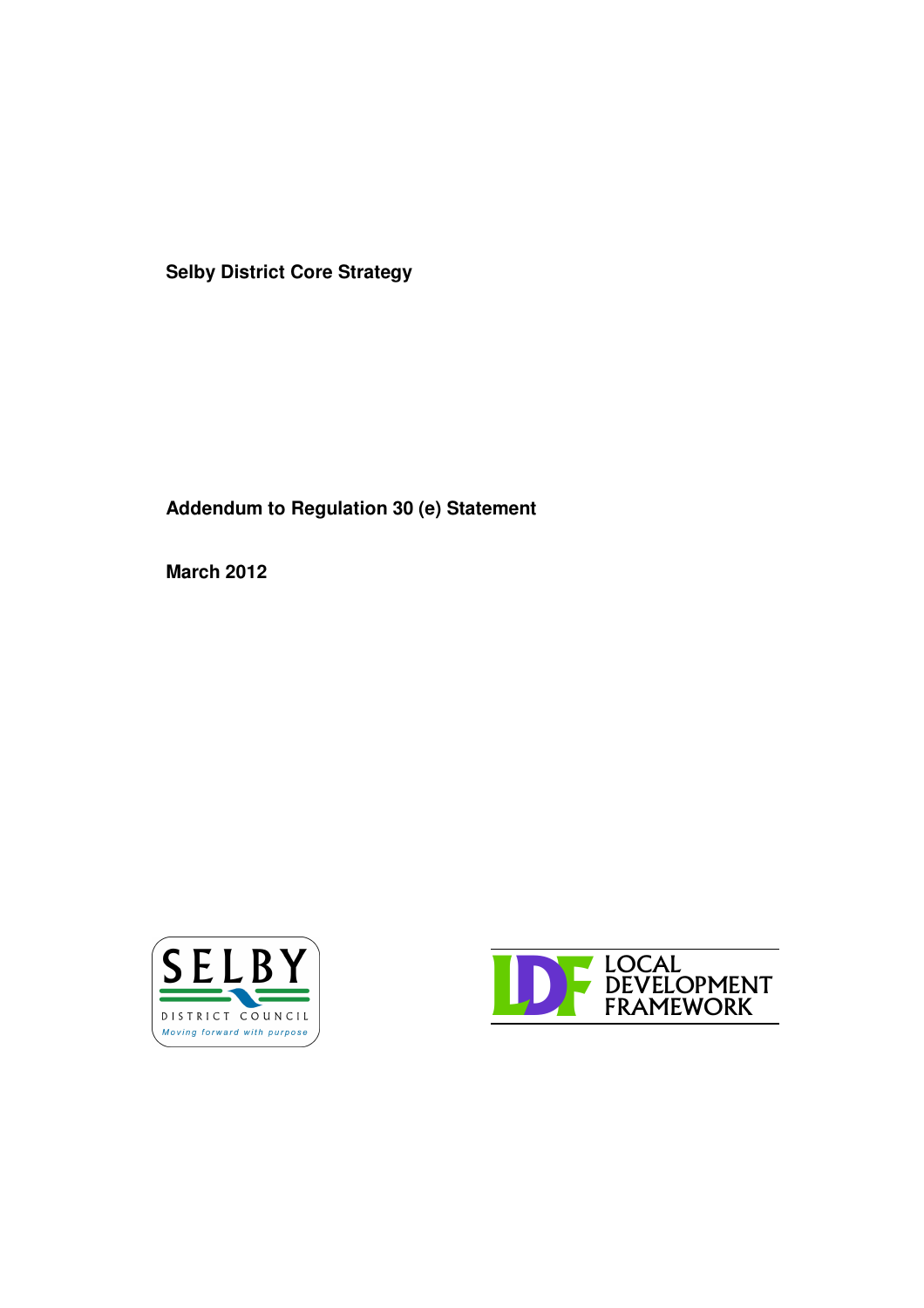# **Addendum to Regulation 30 (e) Statement**

**March 2012**

## **1. Introduction**

- 1.1 The Council published a Regulation 30 Statement (Summary of Representations Received) which was submitted with the Submission Draft Core Strategy in May 2011.
- 1.2 This report summarises the number of responses to the consultation on Proposed Changes to the Core Strategy and highlights the key issues which were raised and which will be examined by the Inspector at the forthcoming reconvened Examination in Public (EIP).

## **2. Background**

- 2.1 The Core Strategy Examination into the soundness and legal compliance issues was held between 20 and 30 September 2011.
- 2.2 The Council requested that the examination be suspended to allow further work to be carried out to address the acknowledged deficiencies in the Core Strategy and the Inspector agreed to this request. His decision is set out in a letter - a copy of which is available on the Council's Website EIP page.
- 2.3 The Inspector's Ruling set out the following three topics to be addressed at a reconvened EIP:
	- The strategic approach to Green Belt releases;
	- (ii) The scale of housing and employment development proposed for Tadcaster and the implications for the Green Belt;
	- (iii) The overall scale of housing development over the plan period
- 2.4 The Council completed further evidence base work between October and December 2011 and agreed to propose changes to the Core Strategy to address the topics raised by the Inspector.
- 2.5 A full set of Proposed Changes to the Core Strategy and the background documentation were published on the Council's website on 19 December 2011 and letters sent to all parties on the LDF database in accordance with the agreed timetable.
- 2.6 Press notices were published in all the local newspapers in the New Year publicising the consultation period of six-weeks between 5 January and 15 February 2012. The documents were made available to view at 'Access Selby' and all local libraries.
- 2.7 A separate statement (an Addendum to the Consultation statement) provides more details of the consultation undertaken relating to the Proposed Changes to the Submission Draft Core Strategy..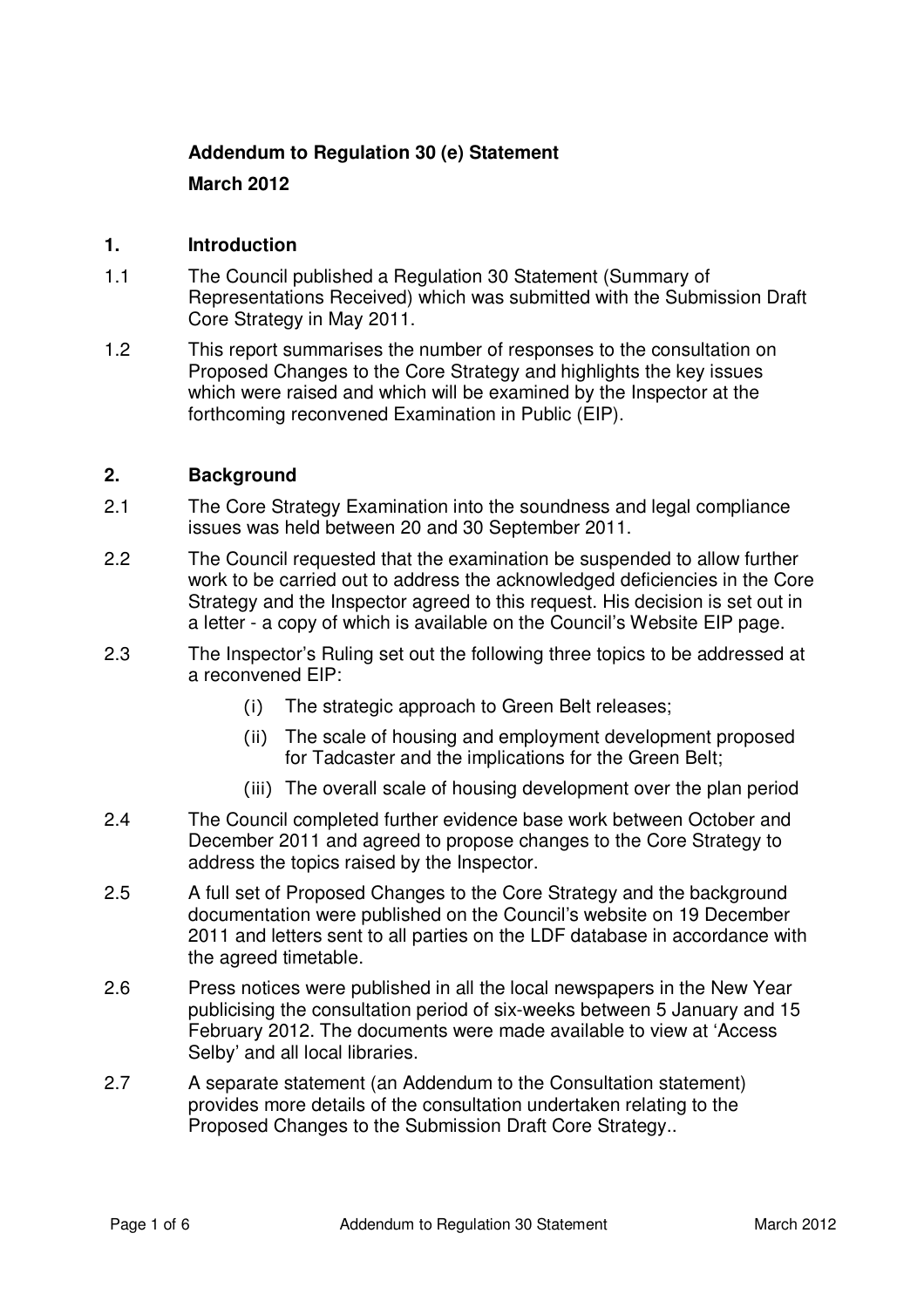# **3. Consultation Responses to the Proposed Changes**

## **General Information**

- 3.1 39 individuals and organisations have submitted comments to the Proposed Changes. 26 of those had already made representations in response to the Publication Core Strategy whilst 13 individuals and organisations have made comments for the first time.
- 3.2 182 representations were received during the 6 weeks consultation period. Table 1 below summarises the number of representations received for each Proposed Change / policy of the Core Strategy.
- 3.3 At the time of writing, no representations were received outside the consultation period.

| <b>Proposed Change</b>                  | Policy / Para   | <b>Issue</b>                                   | <b>Number of</b><br><b>Representations</b> |
|-----------------------------------------|-----------------|------------------------------------------------|--------------------------------------------|
| <b>GENERAL</b>                          |                 |                                                |                                            |
| General                                 |                 |                                                | 10                                         |
| General PC1.9                           | Para 4.3        | Legal Compliance and Duty to<br>Cooperate      | 8                                          |
| All Proposed<br>Changes                 |                 | Procedural Matters - Legal<br>Compliance       | 3                                          |
| <b>POLICY CPXX</b><br><b>GREEN BELT</b> |                 |                                                |                                            |
| PC5.6                                   | <b>CPXX</b>     | New Policy Green Belt                          | 24                                         |
| <b>POLICY CP1</b>                       |                 |                                                |                                            |
| <b>PC5.4</b>                            | Para 4.19       | Population figures                             | 6                                          |
| PC5.9                                   | CP <sub>1</sub> | Reference to Green Belt                        | 1                                          |
| <b>POLICY CP2</b>                       |                 |                                                |                                            |
| PC5.10                                  | Para 5.4        | Increased scale of housing /<br>phasing        | 5                                          |
| PC5.14                                  | Para 5.17       | Distribution of housing between<br><b>LSCs</b> | 5                                          |
| PC5.15                                  | Para 5.18       | Distribution of housing between<br><b>LSCs</b> | 6                                          |
| PC5.17                                  | Para 5.20       | Distribution to DSVs                           | $\overline{4}$                             |
| PC5.20                                  | Para 5.24       | Footnote - rounding of figures                 | 1                                          |
| PC5.26                                  | Policy CP2      | Rounding of figures in policy                  | 3                                          |
| PC5.26                                  | Policy CP2      | General                                        | 4                                          |

## **Table 1 Numbers of Representations relating to Proposed Changes**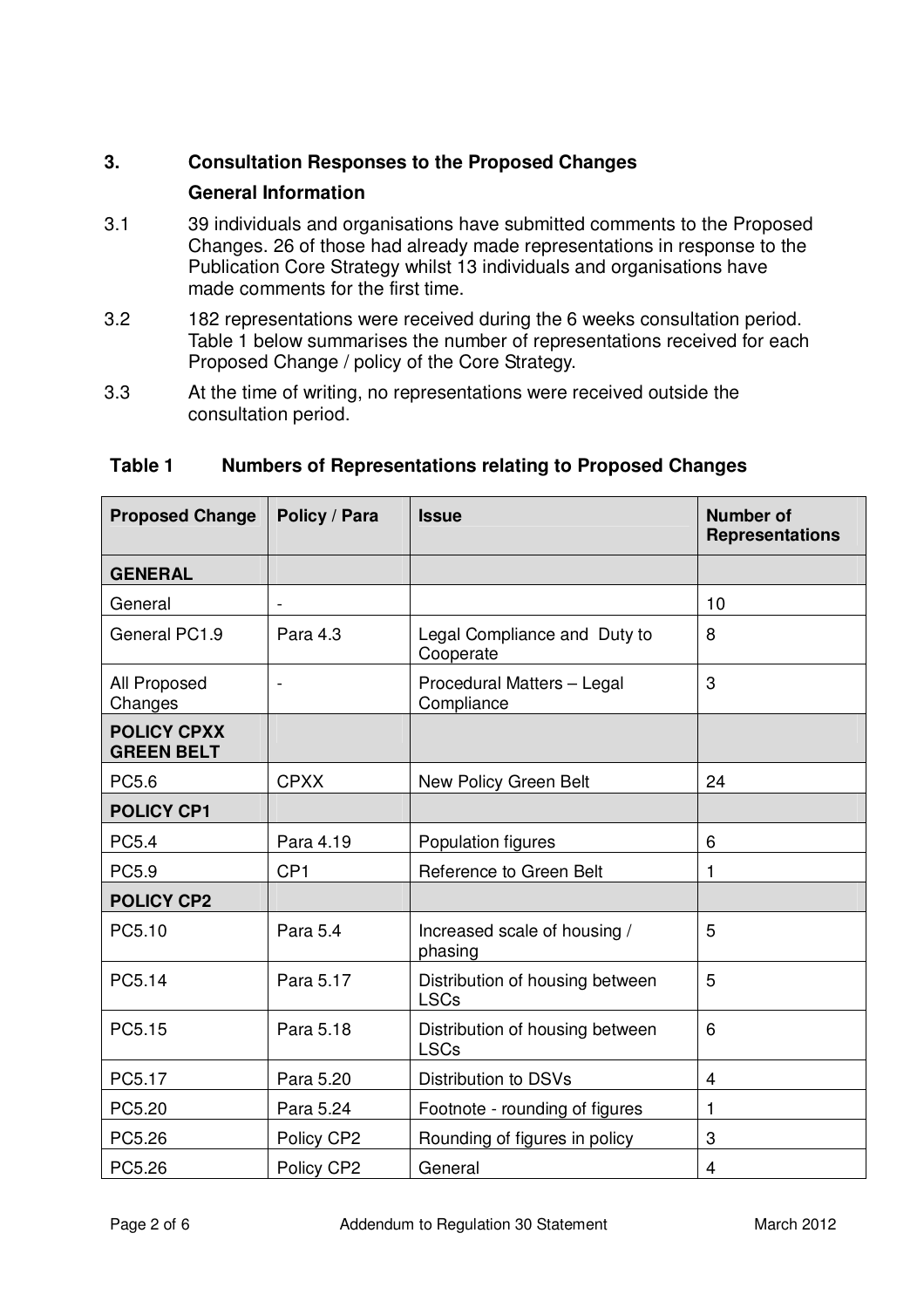| <b>Proposed Change</b>           | Policy / Para                | <b>Issue</b>                                     | <b>Number of</b><br><b>Representations</b> |
|----------------------------------|------------------------------|--------------------------------------------------|--------------------------------------------|
| PC5.26                           | Policy CP2                   | Scale of Housing                                 | 20                                         |
| PC5.33                           | Para 5.43                    | Scale of housing                                 | 1                                          |
| PC5.26                           | CP <sub>2</sub>              | Distribution                                     | 27                                         |
| PC5.26                           | CP <sub>2</sub>              | <b>Phased Delivery</b>                           | 11                                         |
| PC5.30                           | Para 5.40                    | Phasing                                          | 4                                          |
| PC5.34                           | Para 5.43                    | Phasing                                          | 1                                          |
| PC5.26                           | CP <sub>2</sub>              | <b>Base Date</b>                                 | 1                                          |
| PC5.26                           | CP <sub>2</sub>              | <b>Plan Period</b>                               | 3                                          |
| PC5.26                           | CP <sub>2</sub>              | Plan Period / Employment                         | 1                                          |
| <b>POLICY CP3</b>                |                              |                                                  |                                            |
| PC5.36                           | Paras 5.44 -<br>5.52         | New text for revised Policy CP3                  | $\overline{4}$                             |
| PC5.37                           | CP <sub>3</sub>              |                                                  | 10                                         |
| <b>POLICY CP7</b>                |                              |                                                  |                                            |
| PC5.40                           | CP7                          | Reference to Green Belt policy                   | $\overline{c}$                             |
|                                  |                              |                                                  |                                            |
| <b>POLICY CP9</b>                |                              |                                                  |                                            |
| PC4.24                           | CP <sub>9</sub>              | Criterion (ix)                                   | 3                                          |
| PC5.42                           | CP <sub>9</sub>              | <b>Employment land requirements</b>              | 3                                          |
| <b>OTHER</b><br><b>DOCUMENTS</b> |                              |                                                  |                                            |
| <b>BP14</b>                      | $\overline{\phantom{a}}$     | Evidence for CP2 and CP3                         | 1                                          |
| Various BP's                     | $\overline{\phantom{a}}$     | Non-designation of Escrick as DSV                | $\mathbf{1}$                               |
| SA Addendum                      | $\qquad \qquad \blacksquare$ | General                                          | $\overline{c}$                             |
| <b>SA Addendum</b>               | $\overline{\phantom{a}}$     | Green Belt / Consideration of<br>housing options | 6                                          |
| Appropriate<br>Assessment        | $\overline{\phantom{a}}$     | General                                          | 1                                          |
| <b>TOTAL</b>                     |                              |                                                  | 182                                        |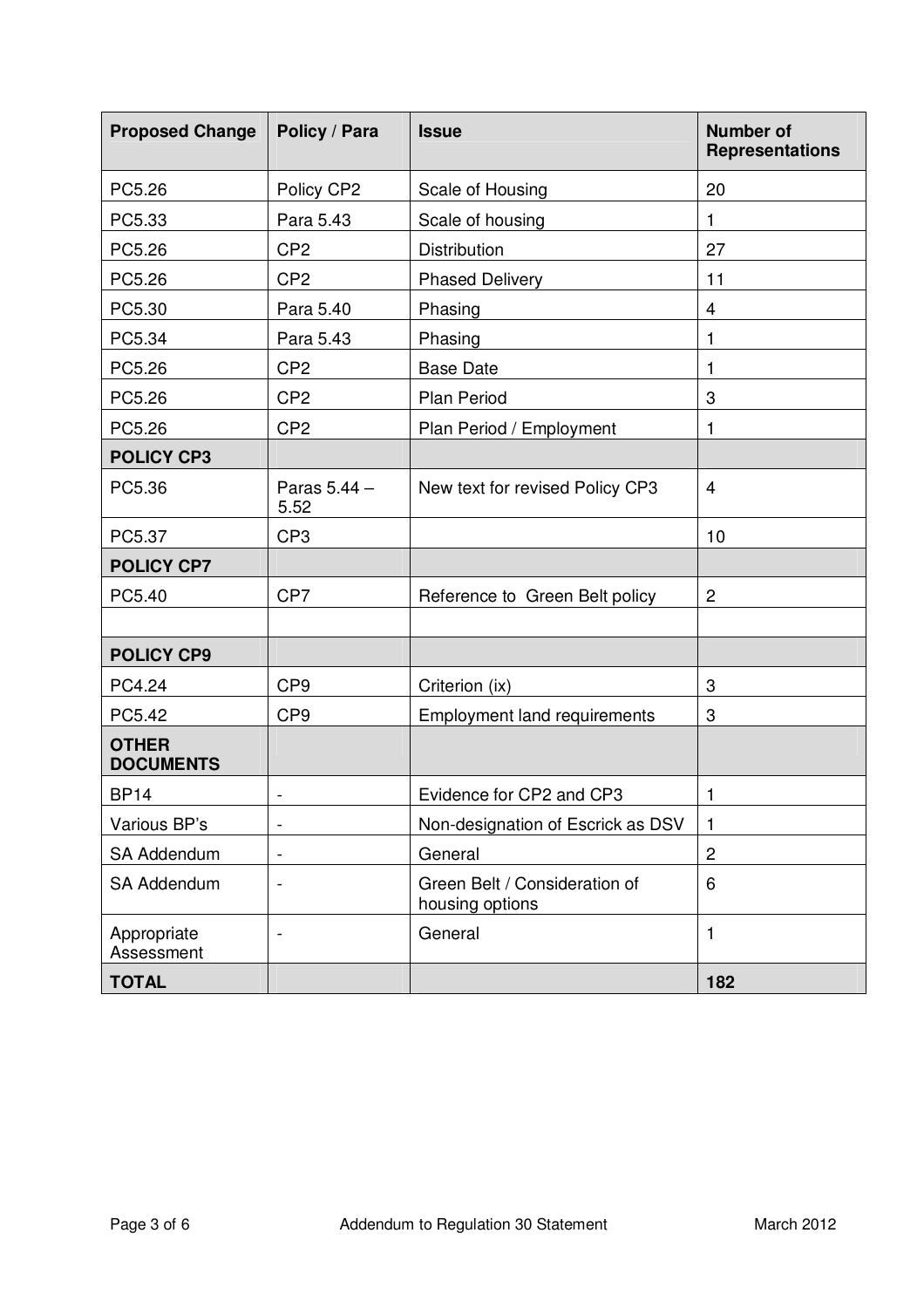3.4 Table 2 below sets out how many of the 182 representations considered that the Core Strategy was legally compliant and sound/unsound, although it should be noted that many respondents did not specify whether they considered the document to be legally compliant or sound/unsound.

| <b>Table 2 Legal Compliance and Soundness</b>               |           |                      |  |  |  |
|-------------------------------------------------------------|-----------|----------------------|--|--|--|
| Do you consider the Proposed Changes are legally compliant? |           |                      |  |  |  |
| Yes                                                         | <b>No</b> | <b>Not Specified</b> |  |  |  |
| 36                                                          | 44        | 102                  |  |  |  |
| Do you consider the Proposed Changes are sound?             |           |                      |  |  |  |
| Sound                                                       | Unsound   | <b>Not Specified</b> |  |  |  |
| 12                                                          | 149       | 21                   |  |  |  |

3.5 Table 3 outlines the number of representations made against each test of soundness, bearing in mind that consultees were able to select more than one test of soundness when making representations. In such cases consultees were asked to complete a separate sheet for each test of soundness they considered a policy, paragraph or other part of the Core Strategy to fail on, although many respondents did not or were unable to indicate which of the 3 main tests applied.

| Table 3 Number of Reps Made Against Each Test of Soundness    |                  |                                           |                   |  |  |  |
|---------------------------------------------------------------|------------------|-------------------------------------------|-------------------|--|--|--|
| Do you consider the Proposed Changes are unsound because not: |                  |                                           |                   |  |  |  |
| Justified                                                     | <b>Effective</b> | Consistent with<br><b>National Policy</b> | <b>Not Stated</b> |  |  |  |
| 67                                                            | 55               | 25                                        | 35                |  |  |  |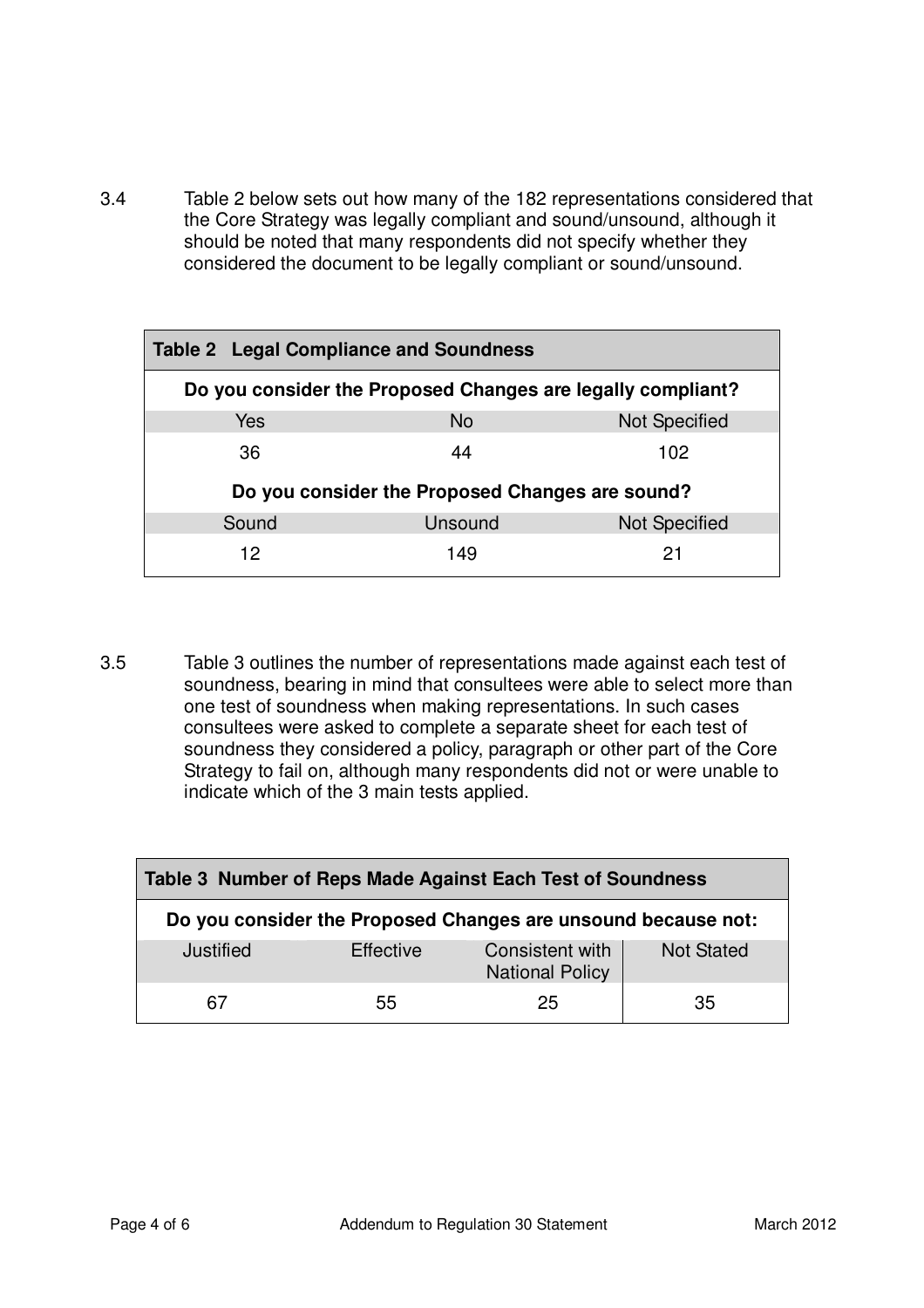- 3.6 A full set of representations has been submitted to the Inspector and they are also available on-line at www.selby.gov.uk.
- 3.7 The key issues raised by the representations are summarised in the following sections based on individual topics.

## **4. Key Issues Raised**

### **General and Legal Compliance Issues**

4.1 10 general / 'no comments' representations were received. There were 11 individual representations from 6 individuals concerning procedural matters and the 'Duty to Cooperate'.

#### **(i) The strategic approach to Green Belt releases**

- 4.2 24 representations were received relating to Green Belt issues. Although 2 objected to the principle of the Green Belt policy (the review) 10 supported the introduction of the proposed new policy in principle. 9 objected to the detailed wording and 3 provided general comments.
- 4.3 Some of the issues raised were:
	- The Green Belt has been established for a long time and is due for review
	- Introduction of the new policy at a late stage in the process
	- Goes beyond a localised review
	- Triggers for a review are unclear and/or wrong
	- Non-Green Belt land should come forward before Green Belt land
	- Safeguarded land should / should not be considered as part of a review
	- Need to refer to review of Major developed Sites in the Green Belt
	- Cross-boundary issues

### **(ii) The scale of housing and employment development proposed for Tadcaster and the implications for the Green Belt and;**

### **(iii) the overall scale of housing development over the plan period**

- 4.4 97 representations were received relating to the revised Policy CP2 which deals with the overall scale and distribution of growth. There is overall support for the proposed increase in the scale of growth in principle. 21 representations considered the scale however was incorrect and should be even greater.
- 4.5 42 representations objected to the proposed distribution of housing growth between settlements set out in CP2. 16 representations were received objecting to the 'phasing' in CP2. 4 supported an extension to the 'plan